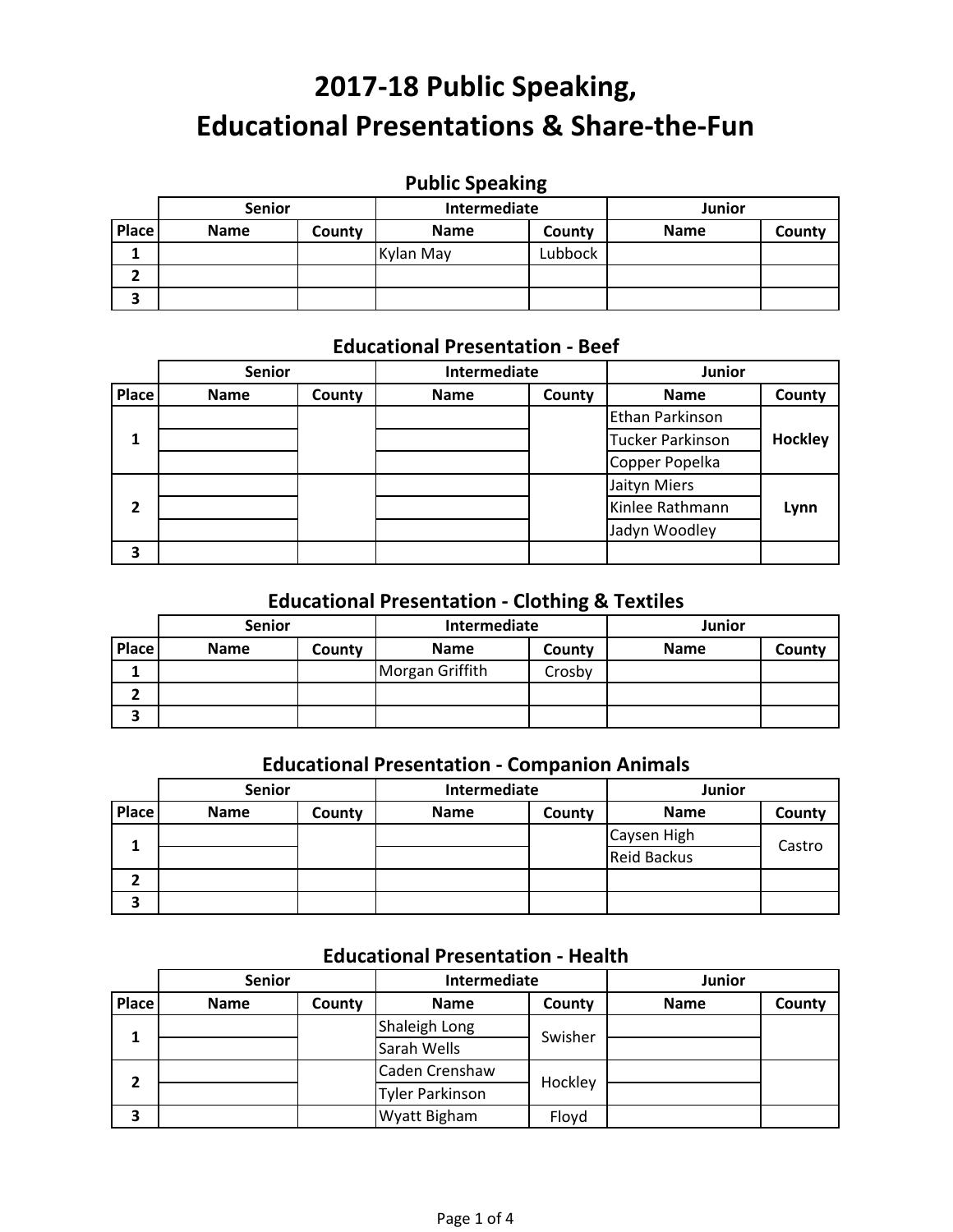### **Educational Presentation ‐ Horse**

|        | <b>Senior</b> |        | Intermediate |        | <b>Junior</b> |        |
|--------|---------------|--------|--------------|--------|---------------|--------|
| Place  | <b>Name</b>   | County | <b>Name</b>  | County | <b>Name</b>   | County |
|        |               |        |              |        |               |        |
|        |               |        |              |        |               |        |
| ,<br>э |               |        |              |        |               |        |

### **Educational Presentation ‐ Open**

|       | <b>Senior</b> |        | Intermediate       |         | Junior          |         |
|-------|---------------|--------|--------------------|---------|-----------------|---------|
| Place | <b>Name</b>   | County | <b>Name</b>        | County  | <b>Name</b>     | County  |
|       |               |        | <b>Rex Newsome</b> | Hockley | Cone Johnson    | Swisher |
|       |               |        |                    |         | Lynnlea Johnson |         |
| ר     |               |        |                    |         | Spencer Acker   | Castro  |
|       |               |        |                    |         | Pierce Wilhelm  |         |
| 3     |               |        |                    |         |                 |         |

#### **Educational Presentation ‐ Open: Agriculture and Natural Resources**

|       | <b>Senior</b>              |                   | Intermediate        |         | Junior         |         |
|-------|----------------------------|-------------------|---------------------|---------|----------------|---------|
| Place | <b>Name</b>                | County            | <b>Name</b>         | County  | <b>Name</b>    | County  |
| 1     | Aaron Chaloupka<br>Lubbock | Madison Chaloupka |                     |         |                |         |
|       |                            |                   | Michael Chaloupka   |         |                | Lubbock |
| 2     |                            |                   | <b>Riley Siders</b> | Hockley | Jaden Burt     |         |
|       |                            |                   | <b>Reed Terrell</b> |         | Jeremy Burt    | Lamb    |
| 3     |                            |                   |                     |         | Reyna Jo Epley | Lynn    |

## **Educational Presentation ‐ Open: Family & Consumer Sciences**

|       | <b>Senior</b>          |        | Intermediate          |        | Junior      |        |
|-------|------------------------|--------|-----------------------|--------|-------------|--------|
| Place | <b>Name</b>            | County | <b>Name</b>           | County | <b>Name</b> | County |
| 1     | Kenneki Hanlin<br>Lamb |        |                       |        |             |        |
|       |                        |        | <b>Brindle Harper</b> |        |             |        |
| 2     |                        |        | Lainee Cook           |        |             |        |
|       |                        |        | Kaylee Walker         | Lynn   |             |        |
| 3     |                        |        | Lydia Burt            | Lamb   |             |        |

#### **Educational Presentation ‐ Promote 4‐H**

|              | <b>Senior</b> |        | Intermediate         |        | Junior                |        |
|--------------|---------------|--------|----------------------|--------|-----------------------|--------|
| <b>Place</b> | <b>Name</b>   | County | <b>Name</b>          | County | <b>Name</b>           | County |
|              |               |        | Graden Allen         | Hale   | <b>Garrison Allen</b> | Hale   |
|              |               |        | <b>Landry Miller</b> |        | <b>Sidney Miller</b>  |        |
|              |               |        |                      |        |                       |        |
| 3            |               |        |                      |        |                       |        |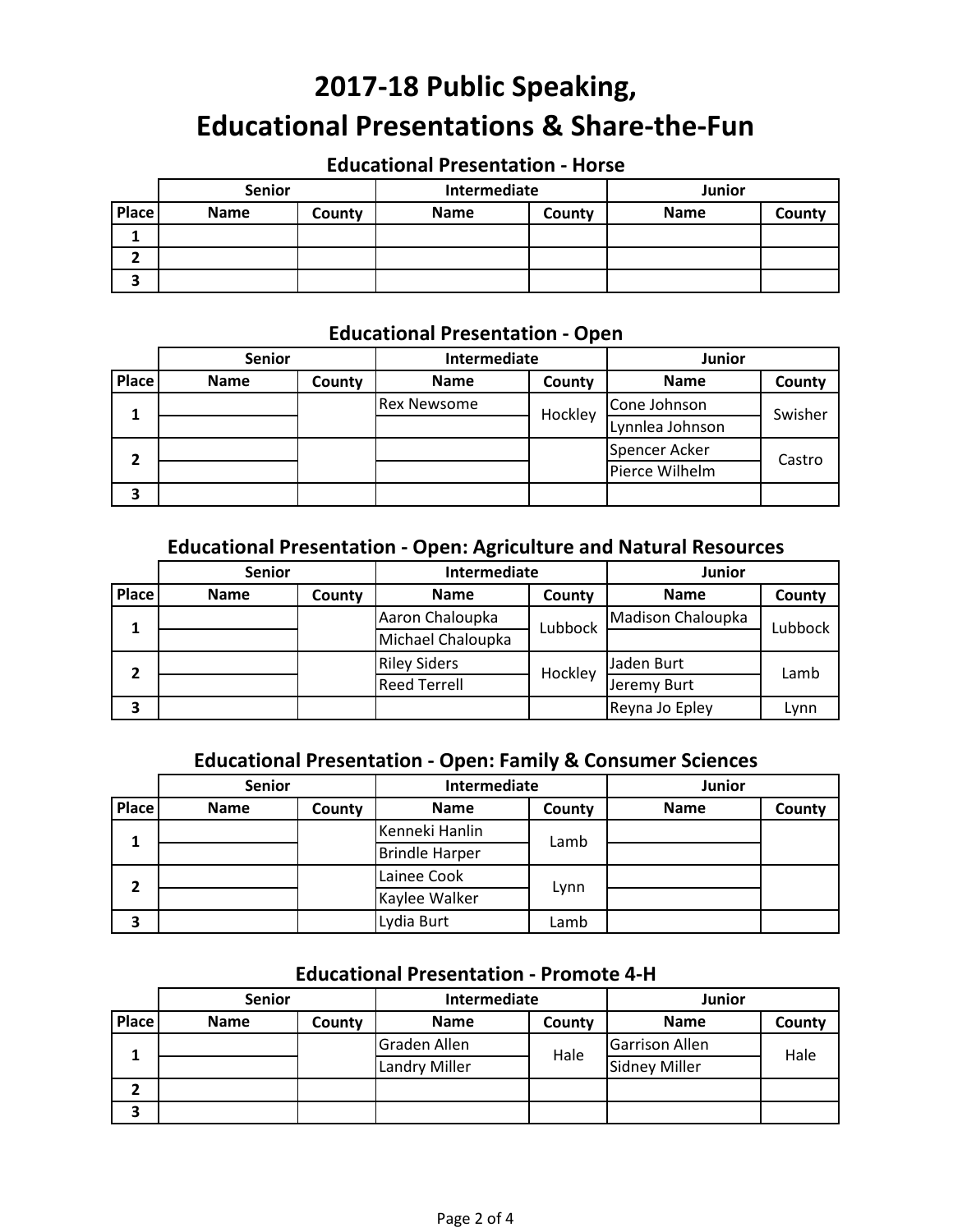## **Educational Presentation ‐ Safety & Injury Prevention**

|       | <b>Senior</b> |        | Intermediate      |         | Junior                |        |
|-------|---------------|--------|-------------------|---------|-----------------------|--------|
| Place | <b>Name</b>   | County | <b>Name</b>       | County  | <b>Name</b>           | County |
|       |               |        | Swayde Campbell   | Scurry  | <b>William Weekes</b> | Floyd  |
| າ     |               |        | Tanner Birkenfeld |         |                       |        |
|       |               |        | Luke Schulte      | Castro  |                       |        |
|       |               |        | Sarah Robertson   |         |                       |        |
| 3     |               |        | Grayson Robertson | Hockley |                       |        |

## **Educational Presentation ‐ Sheep and/or Goats**

|       | <b>Senior</b> |        | Intermediate            |         | <b>Junior</b>        |        |
|-------|---------------|--------|-------------------------|---------|----------------------|--------|
| Place | <b>Name</b>   | County | <b>Name</b>             | County  | <b>Name</b>          | County |
|       |               |        | Laynee Unterkircher     | Swisher | Mason Hart           | Hale   |
|       |               |        |                         |         | <b>Elyse Taubert</b> |        |
|       |               |        | <b>Verity Robertson</b> | Hockley |                      |        |
| Э     |               |        |                         |         |                      |        |

#### **Share‐the‐Fun: Celebrate 4‐H**

|       | <b>Senior</b> |        | Intermediate |        | <b>Junior</b> |        |
|-------|---------------|--------|--------------|--------|---------------|--------|
| Place | <b>Name</b>   | County | <b>Name</b>  | County | <b>Name</b>   | County |
|       |               |        |              |        |               |        |
|       |               |        |              |        |               |        |
|       |               |        |              |        |               |        |

## **Share‐the‐Fun: Choreographed Routine**

|       | <b>Senior</b> |        | Intermediate |        | <b>Junior</b>          |         |
|-------|---------------|--------|--------------|--------|------------------------|---------|
| Place | <b>Name</b>   | County | <b>Name</b>  | County | <b>Name</b>            | County  |
|       |               |        |              |        | Aideen Chaloupka       | Lubbock |
| 2     |               |        |              |        | <b>Sydnay Miller</b>   | Hale    |
|       |               |        |              |        | <b>Brynlee Edwards</b> |         |
| 3     |               |        |              |        | <b>Brenlei Parker</b>  | Lubbock |
|       |               |        |              |        | Jenny Sullivan         |         |